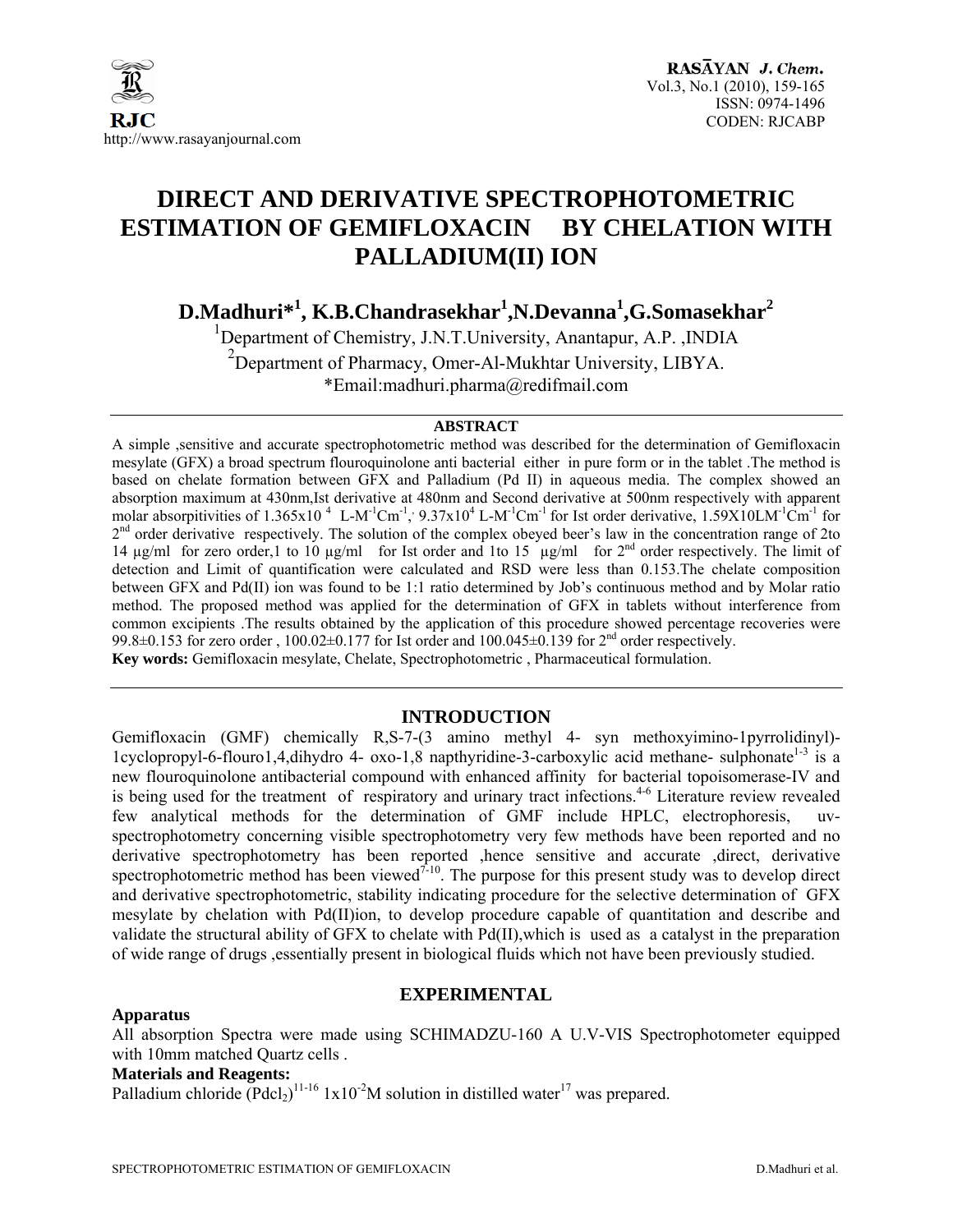GFX  $1x10^{-3}$ M solution was prepared by dissolving 38.9mg in 100ml of distilled water and GFX 0.1 mg//ml in distilled water was prepared.GFX solutions were freshly prepared and stable for 24 hours at room temperature.

Gemez (Majesta, a division of Glenmark Pharmaceuticals Ltd., Mumbai.) Labelled to contain 320 mg of Gemifloxacin mesylate. G-cin (Hetero Drugs Ltd., Hyderabad) Labelled to contain 320 mg of Gemifloxacin mesylate were used.

## **Chelation of GFX with Pd(II)**

To a 10 ml volumetric flask, transferred 1ml of  $1x10^{-3}M$  GFX stock solution and 1ml of  $1x10^{-2}M$ Pd(II)Cl  $_2$  and shaken vigorously for 5 minutes. The resulted yellow color chelate was scanned in between 200-800nm against a blank. The גּ-max for the Chelate at Zero order is 430nm, first order derivative is obtained at 480 nm and second order derivative at 500 nm. The formed chelate structure was shown in Fig.1.-Fig 3.

## **Procedure for dosage form**

An accurately weighed amount of finely powdered tablet equivalent to 100mg of drug was dissolved in about 10ml of distilled water and transferred in to 100ml of calibrated volumetric flask and after 15minutes mechanical shaking was filtered into a 100ml of calibrated volumetric flask through Whatmann no: 41filter paper and was diluted to 100ml with distilled water and the same procedure was followed as described above

## **Optimum conditions**

*Effect of pH:* At acidic PH there was disappearance of the Yellow color chelate and at basic PH there was formation of turbidity.

*Effect of heating:* There was no change in the absorbance value after heating up to  $60^{\circ}$ C for 30 minutes.

*Effect of reagent concentration:* To 1ml of 1x10<sup>-3</sup> M GFX stock solution, aliquots of 0.2to 4ml of 1x10- $2\overline{M}$  reagent solution was added into 10 ml Volumetric flask and make upto the volume to 10ml with distilled water and the absorbance values at 430nm,Ist order derivative at 480nm and 2nd order derivative at 500nm were taken. Investigation of metal ion concentration revealed that 1ml of  $1x10^{-2}$  M Pd(II) solution was sufficient for optimum and maximum colour intensity of the chelate of GFX using  $40\mu$ g/ml concentration Fig no:4.

#### *Effect of time:*

The absorbance values of chelate of GFX and Pd(II) ion were recorded for every 10minute for 24 hours and there was no change in the absorbance values.

#### **Determination of chelate stability and composition**

The composition of the chelate<sup>18-23</sup> of GFX with Pd(II) ion used was studied by Job's continuous method and Molar ratio method .The chelate of 1:1 ratio was obtained between GFX and Pd(II) .The stability constants of formed chelate were calculated and the values of Log β was 6.699.The results were tabulated in Table-1.

#### **Linearity range and quantification procedure**

Beer's law was found to be obeyed in the concentration range of 2to 14µg/ml for Zero order,1 to 10µg/ml for Ist order derivative and 1to 15µg/ml for 2nd order derivative .A(1%,1Cm) was calculated .The results were tabulated in Table-2.

## **Assay of dosage form24-32**

An accurately weighed amount of finely powdered tablet equivalent to 100mg of drug was dissolved in about 10ml of distilled water and transfered in to 100ml of calibrated volumetric flask and after 15minutes of mechanical shaking was filtered into a 100ml of calibrated volumetric flask through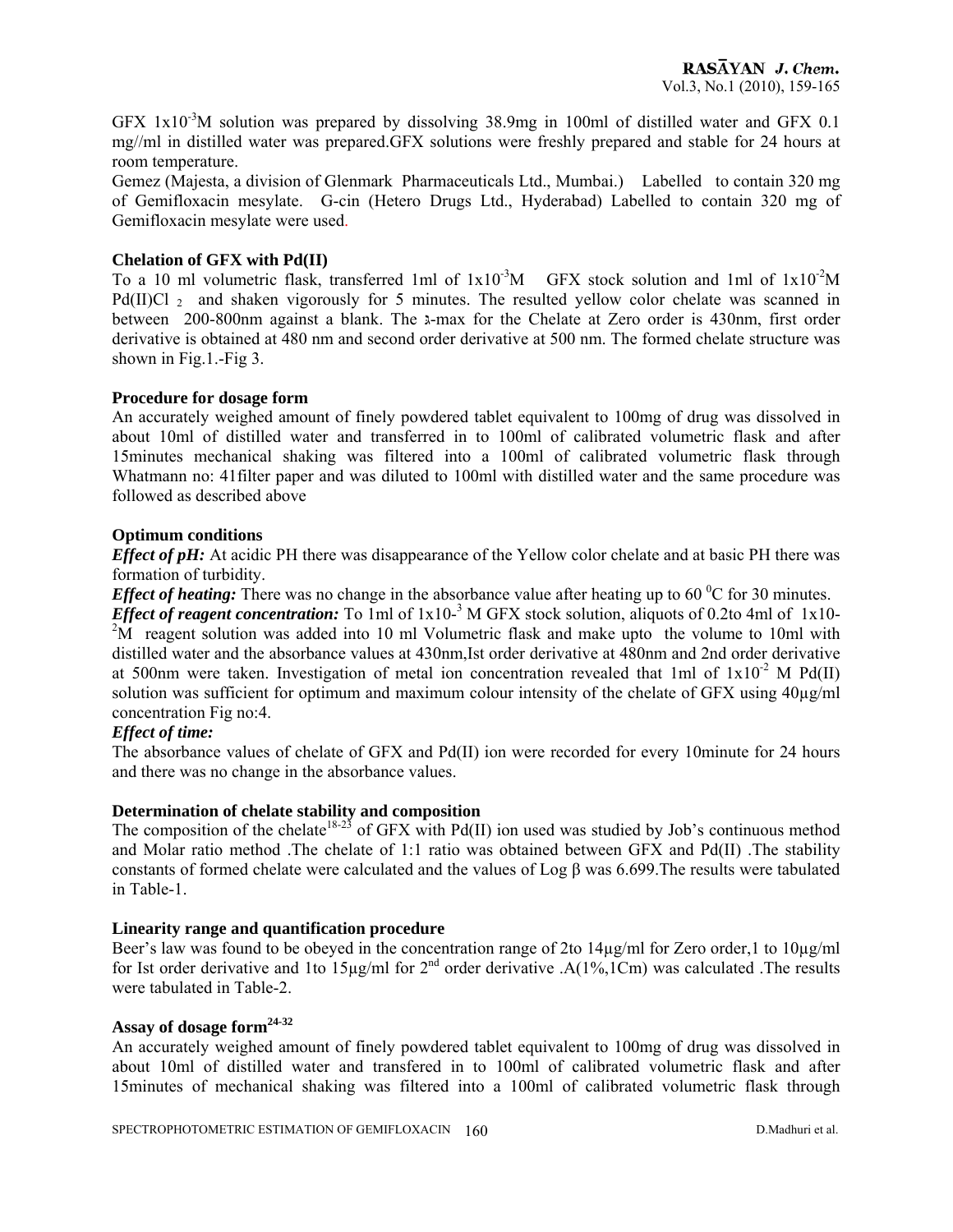Whatmann no:41 filter paper and was diluted to 100ml with distilled water and the same procedure was followed as described above. The results were tabulated in Table-3.

#### **Interference study**

Potential interference by the excipients in the dosage form was also studied , samples were prepared by mixing fixed amounts of common excipients such as lactose, Micro crystalline cellulose ,Talc, Magnesium sterate and Starch. The good percentage recoveries were obtained indicating no interference was observed .The results were tabulated in Table-4.

#### **RESULTS AND DISCUSSIONS**

The linearity range of GFX and Pd(II) chelate covered over a range of 2to 14µg/ml to 1to20µg/ml of GFX and A(1%,1Cm) were 1.365x10<sup>4</sup> for Zero order,9.37x10<sup>4</sup> for Ist order and 1.59 x10<sup>5</sup> LM<sup>-T</sup> cm<sup>-1</sup> for 2<sup>nd</sup> order respectively. The drug chelate absorbances were plotted against the corresponding concentrations. The data fitted to the equation  $Y=a+bx$ , where Y is absorbance at relevant maxima, X is the drug concentration in µg/ml , b is the slope and a is the Intercept of the calibration curve. The regression parameters were shown in Table no:2. The correlation Coefficient ranged from 0.998 to 0.999 indicating exact linearity. The accuracy of the proposed procedure were 99.8 to100.05%.Repeatability and reproducibility were evaluated and RSD % ranged from 0.011to 0.1507.The limit of detection does not exceed 0.6 and whereas limit of Quantification was between1.79 to 2.39 . Proposed procedure for GFX is a stability indicating one which can be used for the determination without interference with the dosage form. The drug being water soluble and considered more selective in determining the structure ability of the drug to chelate with  $Pd(\Pi)$  ion, in addition, the derivative spectra normally contain more apparent spectral details than the normal spectra, more selective and sensitive in eliminating the background interference of complex matrix in resolving individual drug ,drug additives and drug decomposition both interfered.

## **REFERENCES**

- 1. The Merck index,  $13<sup>th</sup>$  edn., Merck and Co Inc., White house station, N.J., USA ,779.
- 2. M.Mathew, V.Das Gupta, R.E.Bailey . *Drug Dev. Ind. Pharm***., 8 (**1995).
- 3. N. Ekpe, and T.Jacobsen, *Drug Dev. Ind. Pharm*., **25(9),**1057, (1999).
- 4. J.I. Oh, M.J. Pack , M.Y. Ahn , C.Y. Kim, C.Y. Hong, I.C. Kim and J.H. Kwak, *Antimicrob Agents Chemothe*r., **40**, 1564(1996).
- 5. M.G. Cormican and R.N. Jones, *Antimicrob Agents Chemothe*r., **41**, 204(1997).
- 6. A.F. Hohl, R. Frei, V. Ponter, A. Von graevenitz, C. Knapp , J. Washington , Johnson Dand, R.N. Jones ,*Clin. Microbiol Infec*t., **4,** 280(1998).
- 7. E. Doyle , S.E. Fowles, D.F. Mc Donnell , Mc Carthy and S.A. White, *J. Chromatogr. B.*, **746,** 191(2000).
- 8. J.V. Ramji , N.E. Austin, G.W. Boyle, M.H. Chalker , G. Duncan, A.J. Fairless , F.J. Hollis , D.F. Mc Donnell, T.J. Musick and P.C. Shardlow, *Drug Metabolisam and Disposition.*, **29**, 435(2001).
- 9. I. Cho Seung, Jiyeon Shim, Min-su kim, Yong-kweon kim and Doo soo chung., *J. Chromatogr.*  **A.** , **1055**, 241(2004).
- 10. Won Lee and Chang Yang Hong, *J. Chromatogr.* A., **879**, 113(2000)
- 11. A.F. El Wamlily, S.F. Belal, R.S. Bakry , *J.Pharm. Biomed Anal* ,**14(5)** ,561-569(1996)
- 12. M.M. Ayad , A. Shalaby , H.E. Abdellatef, M.M Hosny, *Anal Bioanal Chem*,**375(4)**, 556- 60(2003)
- 13. N. El.Enany , *Farma W* , **59(1)**, 63-9(2004).
- 14. G.G Mohammed, *J.Pharm. Biomed Anal,* **24(4)**, 561-567(2001).
- 15. H. Mohammed, Abdel –hay et. Al., *Journal.of Spectroscopy letters,***22(8)**,1025-1049(1989).
- 16. Anna creb et.al., *Analytical letters,***39 (12)**, 2453-2467(2006).
- 17. J. Inezedy, Analytical Applications of Complex Equillibria, College House Westergate, UK, (1976).

SPECTROPHOTOMETRIC ESTIMATION OF GEMIFLOXACIN 161 D.Madhuri et al.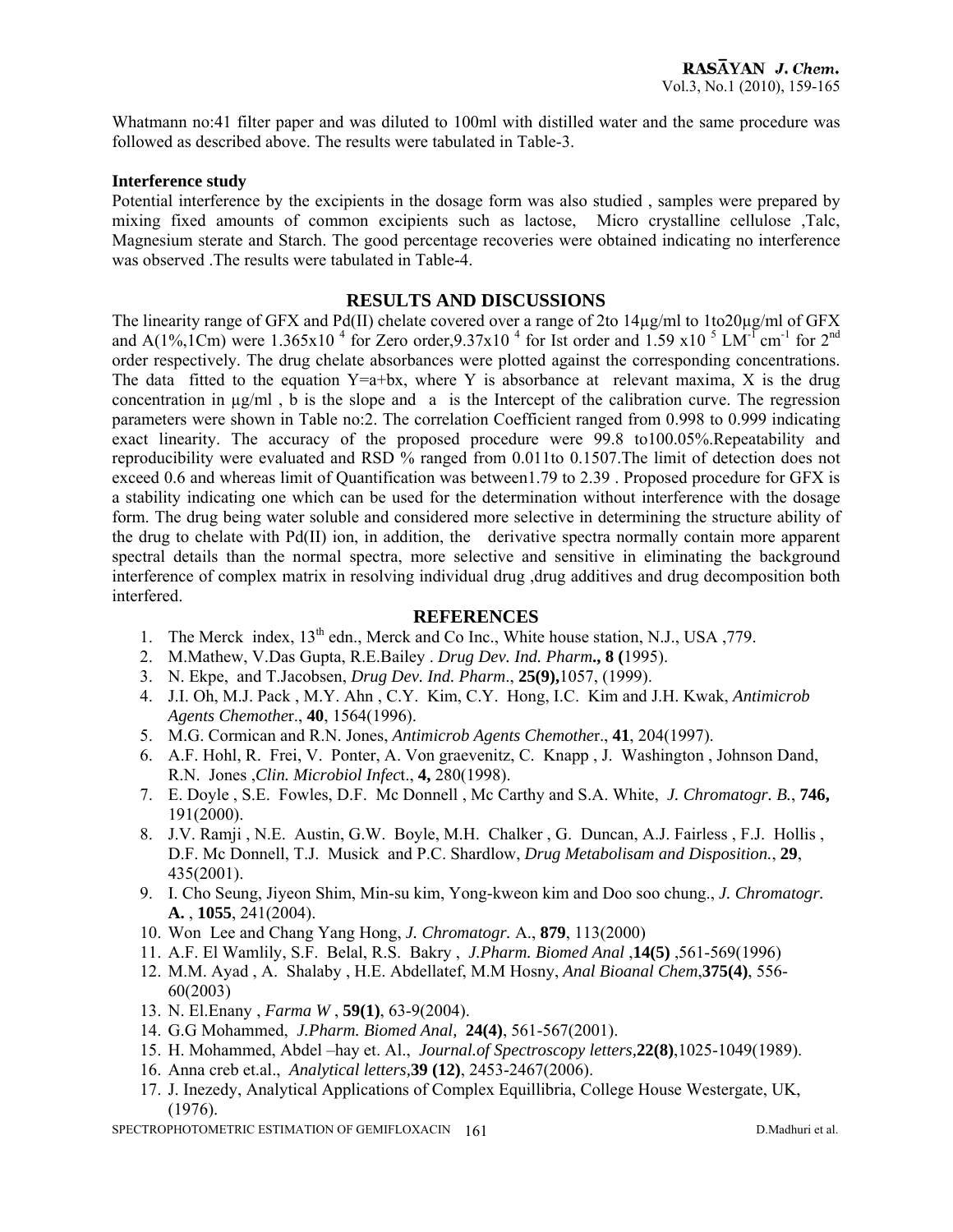- 18. In; J.Basset, R.C.Denny,G.H.Jeery.J.Mendham(Eds),Vogels textbookof"quantitative Inorganic Analysis"fourth ed.,(1978)
- 19. R. Foster, Organic charge transfer complexes, Academic press, London, pp 51, 387(1969).
- 20. P. Job, *Anal. Chim*, **16,**97(1936).
- 21. L.R. Melby, in: The chemistry of the cyano group E*d* S.Patai*.,* Interscience, NewYork., 639-670( 1970).
- 22. A.N. Martin, J. Swarbrick, A. Cammarata, "Physical Pharmacy," 3<sup>rd</sup> ed., Lee & Febiger, Philadelphia, PA, p. 344(1969).
- 23. A. Ringbom , *Z. Anal. Chem*., **115,** 332-343 (1939)
- 24. C.N.R. Rao , S.N. Bhat, P.C. Dwivedi, in: E.G. Brame Ed., *Applied SpectroscopyReview*s, Dekker , New York, **5**, 1-170(1972).
- 25. I.B. Lories, E.L.K. Naglaa, K.S. Jihan, S. Mohamed, *J. Pharma. Biomed, Analysi*s., **21,** 133(1991).
- 26. M.A. Magda, B. Saied, M.E.L. Adi Sobhi and A.K. Afaf, *Analys*t, **109**, 1417(1984).
- 27. F.A.A Hassan, S. Gamal and M. O. Nabil, *Analys*t, **116**, 387(1991).
- 28. *E-Journal of Chemistry* **,5(3)**, 515-520 and 493-498
- 29. H.A.Benesi, J.H. Hildebrand, *J. Am. Chem. Soc*., **71**, 2703-2707(1949).
- 30. A.N. Martin, J. Swarbrick, A. Cammarata, "Physical Pharmacy," 3<sup>rd</sup> ed., Lee & Febiger, Philadelphia, PA, p. 344(1969).
- 31. A. Ringbom , *Z. Anal. Chem*., **115**, 332-343 (1939)
- 32. IUPAC Compendium of Analytical Nomenclature, Definitive Rules,ed. by Irving H. M. N. H., Freiser H., West T. S., Pergamon Press, Ox-ford(1981).
- 33. J.C. Miller, J.N. Miller, Significance tests "Statistics in Analytical Chemistry," Chapt. 3, 3rd ed., Ellis Horwood , Chichester (1993).

| Table-1: Stability constants of Gemifloxacin mesylate chelate with metal ion in distilled |  |
|-------------------------------------------------------------------------------------------|--|
| water by Job's method                                                                     |  |

| Parameters       | $GFX-Pd(II)$ amax at 430nm |
|------------------|----------------------------|
| Total molar conc | $1x10^{-5}M$               |
|                  | 2.303                      |
| A/Aex            | 0.91                       |
| $\beta^*$        | $4.993x10^{6}$             |
| $Log\beta$       | 6.699                      |

Table-2: Results of validation Gemifloxacin mesylate chelate with metal ion in distilled water by the proposed method

| Parameter                    | $GFX-Pd(II)$<br>430nm | $GFX-Pd(II)$<br>Ist derivative<br>480 <sub>nm</sub> | $GFX-Pd(II)$<br>$2nd$ derivative<br>500nm |  |
|------------------------------|-----------------------|-----------------------------------------------------|-------------------------------------------|--|
| Linearity range( $\mu$ g/ml) | $2 - 20$              | $1 - 10$                                            | $1 - 15$                                  |  |
| LOD(mcg/ml)                  | 0.8                   | 0.75                                                | 0.6                                       |  |
| LOQ(mcg/ml)                  | 2.39                  | 2.26                                                | 1.79                                      |  |
| Slope                        | 0.014                 | 0.011                                               | 0.015                                     |  |
| Intercept                    | 0.001                 | 0.001                                               | 0.003                                     |  |
| Correlation coefficient      | 0.998                 | 0.999                                               | 0.998                                     |  |
| Accuracy                     | 99.8                  | 100.02                                              | 100.045                                   |  |
| $%$ RSD                      | 0.1530                | 0.017713                                            | 0.01383                                   |  |
|                              |                       |                                                     |                                           |  |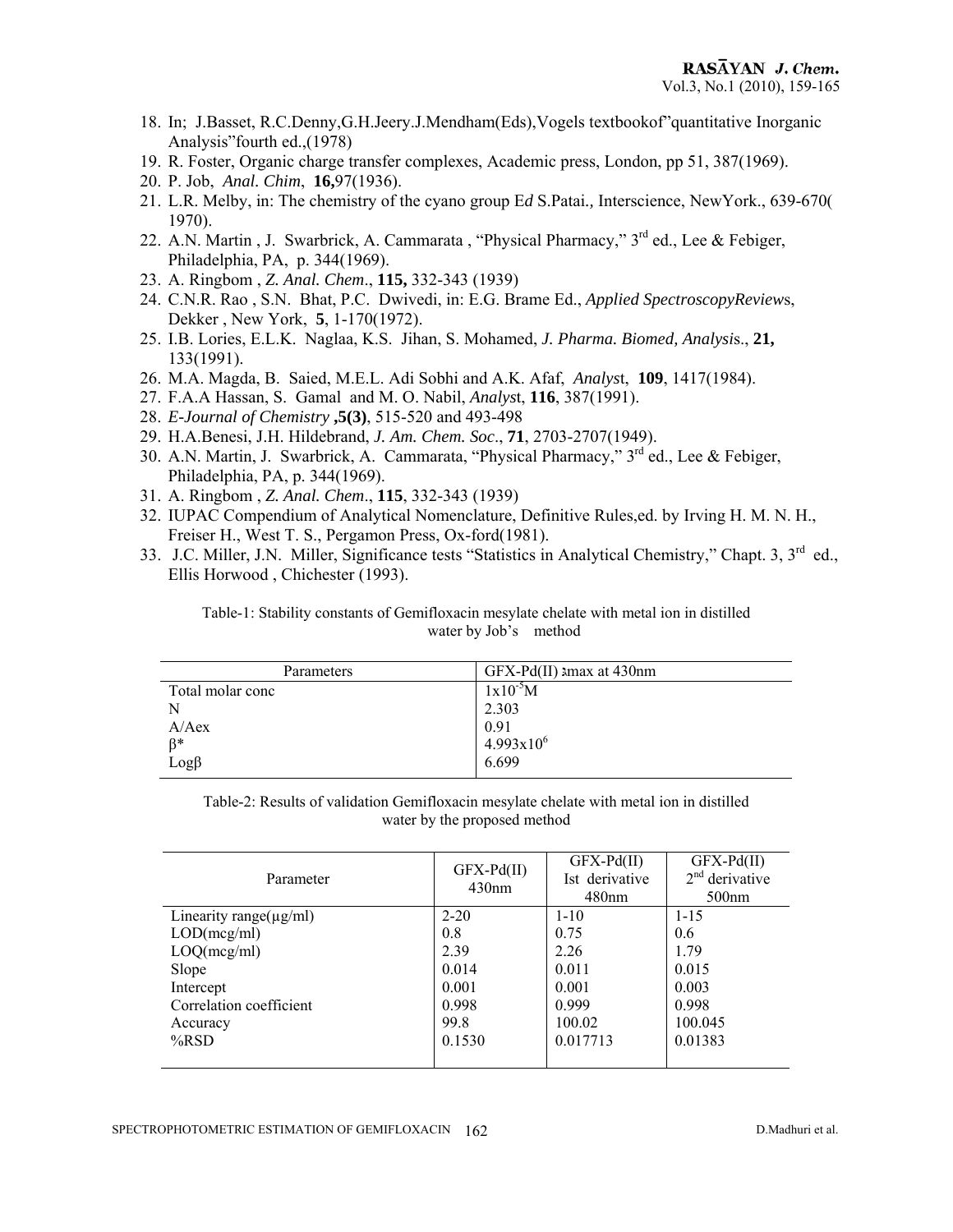| Table-3: Results of the determination of GF X by the proposed method in their dosage form compared with |
|---------------------------------------------------------------------------------------------------------|
| reference methods                                                                                       |

| $Recovery\pm\%S.D$ |                            |                                                           |                                                |                           |                           |
|--------------------|----------------------------|-----------------------------------------------------------|------------------------------------------------|---------------------------|---------------------------|
|                    | $GFX-Pd(II)$<br>At430nm    | $GFX-Pd(II)$<br>At $480$ nm<br>1 <sup>st</sup> derivative | $GFX-Pd(II)$<br>At $500nm$<br>$2nd$ derivative | Reference methods $a,b$   |                           |
| <b>GEMEZ</b>       | $99.8 \pm 0.1530$<br>$N=6$ | $100.02\pm0.178$<br>$N=6$                                 | $100.045 \pm 0.1384$<br>$N=6$                  | $99.89 \pm 0.48$<br>$N=6$ | $99.99 \pm 0.39$<br>$N=6$ |
| G-CIN              | $99.8 \pm 0.1507$<br>$N=6$ | $100.016 \pm 0.1106$<br>$N=6$                             | $100.04\pm0.1526$<br>$N=6$                     |                           |                           |

a, b indicates utility of σ and π acceptors for the spectrophotometric determination of Gemifloxacin Mesylate in pharmaceutical formulation

Table-4: Determination of Gemifloxacin Mesylate in presence of common excipients

|                                                              | Recovery <sup>a</sup> (% $\pm$ S.D)                                |                                                                     |                                                                       |
|--------------------------------------------------------------|--------------------------------------------------------------------|---------------------------------------------------------------------|-----------------------------------------------------------------------|
| Excipient                                                    | At $430nm$                                                         | 1 <sup>st</sup> derivative at 480nm                                 | $2nd$ derivative at 500nm                                             |
| Lactose(10mg)<br>Talc(10mg)<br>Magnesium<br>sterate $(10mg)$ | $100.013 \pm 0.0149$<br>$100.013 \pm 0.0221$<br>$100.02\pm0.02034$ | $100.0133 \pm 0.01795$<br>$100.011 \pm 0.0146$<br>$100.02\pm0.0129$ | $100.023 \pm 0.02426$<br>$100.026 \pm 0.02748$<br>$100.04 \pm 0.0175$ |
| Starch(10mg)<br>Microcrystalline<br>cellulose                | $100 \pm 0.0911$<br>$100.02 \pm 0.013$                             | 100.02±0.01244<br>100.026±0.0149                                    | $100.02 \pm 0.0273$<br>$100.03 \pm 0.0173$                            |

a; Values are mean of six determinations.



Fig.-1: Absorption spectra of  $40\mu\text{g/ml}$  GFX complex with  $1x10^{-2}M$  Pd(II) ion solution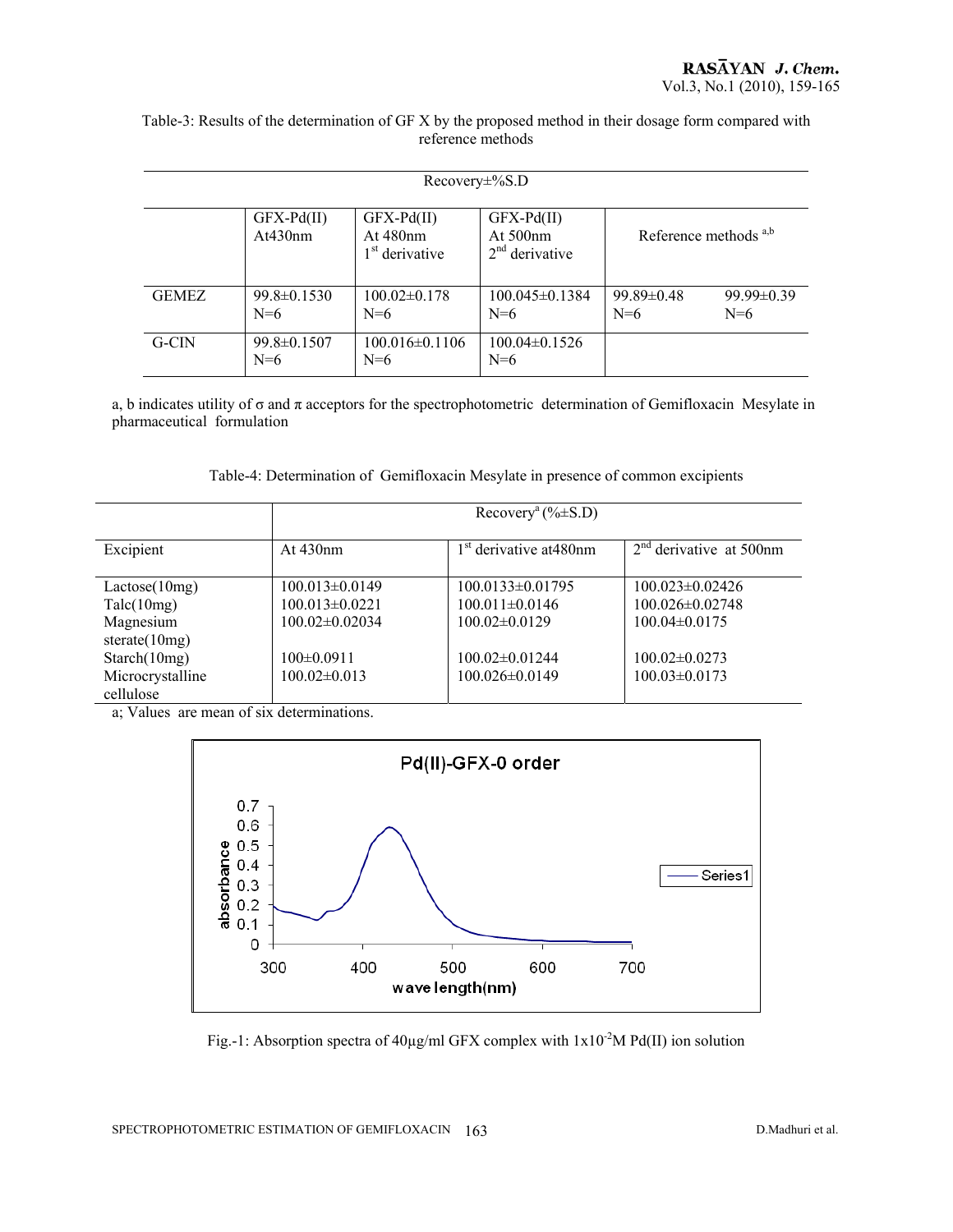

Fig.-2: First order derivative spectra of 40µg/ml GFX complex with  $1x10^{-2}M$  Pd(II)ion solution



Fig.-3: Second order derivative spectra of of40 $\mu$ g/ml GFX complex with  $1x10^{-2}M$  Pd(II)ion solution



Fig.-4: Effect of Pd(II)ionsolution concentration ( $1x10^{-2}M$ ) on the formation of GFX complex with Pd(II)ion